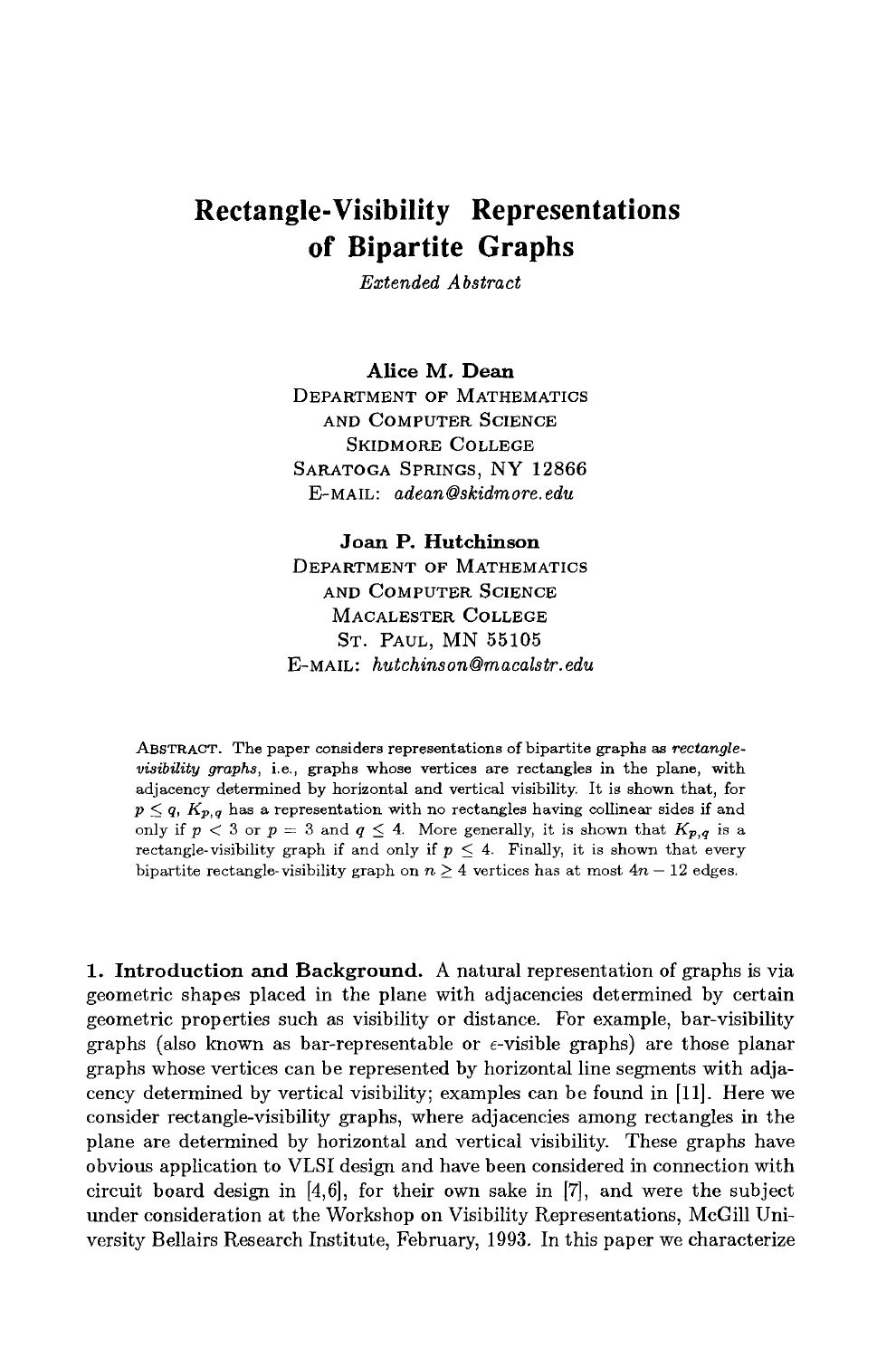those complete bipartite graphs that can be so represented in general and when rectangles are not allowed to have collinear sides.

We begin by giving more precise definitions. G is a *bar-visibility graph* if its vertices can be represented by closed horizontal line segments in the plane, pairwise disjoint except possibly for overlapping endpoints, in such a way that two vertices  $u$  and  $v$  are adjacent if and only if each of the corresponding segments is vertically visible from the other. In other words, there is a non-degenerate rectangle  $R_{u,v}$  with two opposite sides that are subsets of each of these segments, and  $R_{u,v}$  intersects no other segment. (See [8,12,13] for related definitions and results.) All such graphs are planar, and in [12] and [13] it is shown that a planar graph is a bar visibility graph if and only if it can be drawn in the plane with all cut-vertices on one face.

G is a *rectangle-visibility graph* if its vertices can be represented by closed rectangles in the plane with sides parallel to the axes, pairwise disjoint except possibly for overlapping boundaries, in such a way that two vertices  $u$  and  $v$ are adjacent if and only if each of the corresponding rectangles is vertically or horizontally visible from the other. In other words, there is a non-degenerate rectangle  $R_{u,v}$  with two opposite sides that are subsets of each of these rectangles, and  $R_{u,v}$  intersects no other rectangle. Note that the zones of visibility may intersect and cross one another.

By the *thickness* of a graph we mean the minimum number of subsets into which its edge set can be partitioned so that the induced graph on each subset is planar. Hence a graph is planar if and only if it has thickness one. As bar-visibility graphs are naturally planar, so rectangle-visibility graphs naturally have thickness at most two. Given a rectangle-visibility layout of a graph, we can partition its edges into two sets corresponding to vertical and horizontal visibilities, each of which induces a planar subgraph (indeed a bar-visible subgraph) of G; hence every rectangle-visibility graph has thickness at most two. Kirkpatrick and Wismath [8] have shown that every planar graph is a rectangle-visibility graph. A rectangle-visibility layout for *K4,q* and the corresponding partition into two planar subgraphs is given in Figure 1.



FIGURE 1. A rectangle-visibility layout of  $K_{4,q}$  and the corresponding partition of *K4,q* into two planar subgraphs

By removing external rectangles from the layout of *K4,q* given in Figure 1, it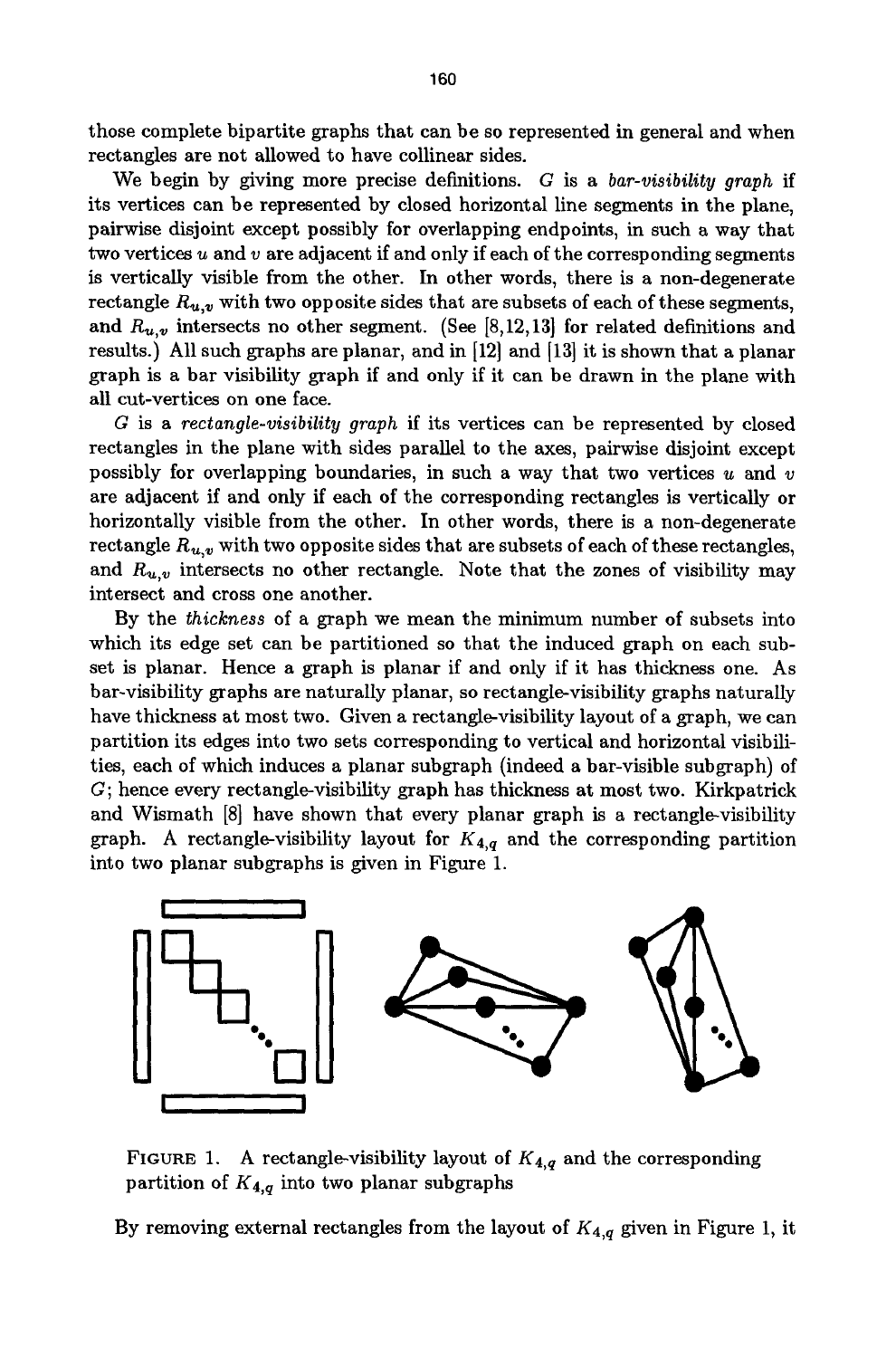is easy to see that  $K_{p,q}$  is a rectangle-visibility graph for  $p \leq 4$  and all q.

At the Workshop on Visibility Representations, it was conjectured that every rectangle-visibility graph has a layout in which no two rectangles have a pair of collinear sides; call such a representation *noncollinear.* The layout of K3,4 given in Figure 2 has this property. We show that a noncollinear representation is impossible for  $K_{4,4}$  and for  $K_{p,q}$  with  $p \geq 3$  and  $q \geq 5$ .



FIGURE 2. A noncollinear rectangle-visibility layout of  $K_{3,4}$ 

It is clear from Figure 1 that  $K_{p,q}$ ,  $p \leq 4$ , has thickness at most two. From [2] it is known that the only other thickness-two complete bipartite graphs are  $K_{5,q}$ ,  $q \leq 12$ , and  $K_{6,q}$ ,  $q \leq 8$ . We prove that  $K_{p,q}$  is a rectangle-visibility graph (without concern for noncollinearity) if and only if  $p \leq 4$ . Table 1 indicates thickness-two complete bipartite graphs, those that are rectangle-visibility graphs, and those that are noncollinear rectangle-visibility graphs.

|   |             |        |             |           |    | o  |                |    | y         | 10        |    | 12 | $$ |
|---|-------------|--------|-------------|-----------|----|----|----------------|----|-----------|-----------|----|----|----|
| o | NR          | NR     | NR          | NR        | NR | NR | $N_{\rm I\!R}$ | NR | <b>NR</b> | NR        | NR | NR | NR |
|   | NR          | NR     | NR          | NR        | NR | NR | NR             | NR | NR        | NR        | NR | NR | NR |
|   | <b>mass</b> | NR     | NR          | <b>NR</b> | NR | NR | NR             | NR | NR        | <b>NR</b> | NR | NR | NR |
| 3 |             | 880088 | NR          | <b>NR</b> | R  | R  | R              | R  | R         | R         | R  | R  | R  |
| 4 |             |        | ,,,,,,,,,,, | R         | R  | R  | R              | R  | R         | R         | R  | R  | R  |
| 5 |             |        |             |           |    |    |                |    |           |           |    |    |    |
| O |             |        |             |           |    |    |                |    | ಜುಮಾ      |           |    |    |    |

TABLE 1. Thickness  $\leq 2$  (unshaded), rectangle-visibility  $(R)$ , and noncollinear rectangle-visibility *(NR)* complete bipartite graphs  $K_{p,q}, p \leq q$ 

The complete and nearly complete bipartite graphs provide a source of examples for distinguishing among various subclasses of the class of thickness-two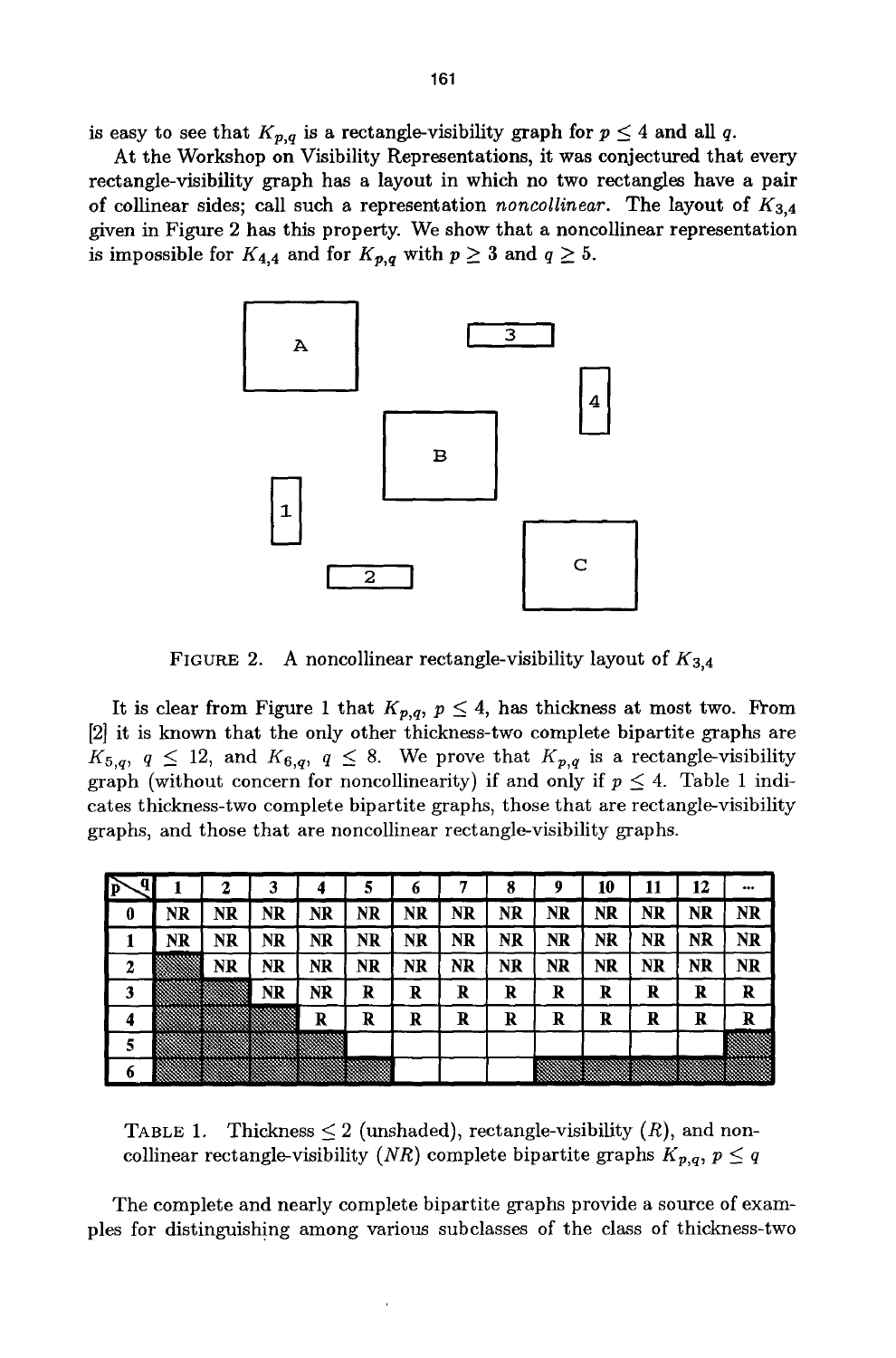graphs. In [7]  $K_{5,5}$  is used to distinguish between the classes of rectanglevisibility graphs and *doubly linear* graphs, which are those graphs that can be drawn in the plane, using straight lines for edges, in such a way that the edges can be partitioned into two sets inducing plane graphs.  $K_{5,5}$  is doubly linear, but it is not a rectangle-visibility graph. Figure 3 shows a rectangle-visibility layout of  $K_{5,5}$  minus an edge and Figure 4 a layout of  $K_{5,5}$  plus an edge, demonstrating how a small change in a graph can affect its membership in the class of rectangle-visibility graphs. The latter layout also demonstrates that the class of rectangle-visibility graphs is not closed under the operation of taking subgraphs.



FIGURE 3. A rectangle-visibility layout of  $K_{5,5}$  minus the edge  $(E, 5)$ 



FIGURE 4. A rectangle-visibility layout of  $K_{5,5}$  plus the edge  $(1,5)$ 

Another subclass of thickness-two graphs is the class of *strong* rectanglevisibility graphs, which permits visibility along *degenerate* rectangles, i.e., visibility along a line (rectangles now are not permitted to have boundary overlaps).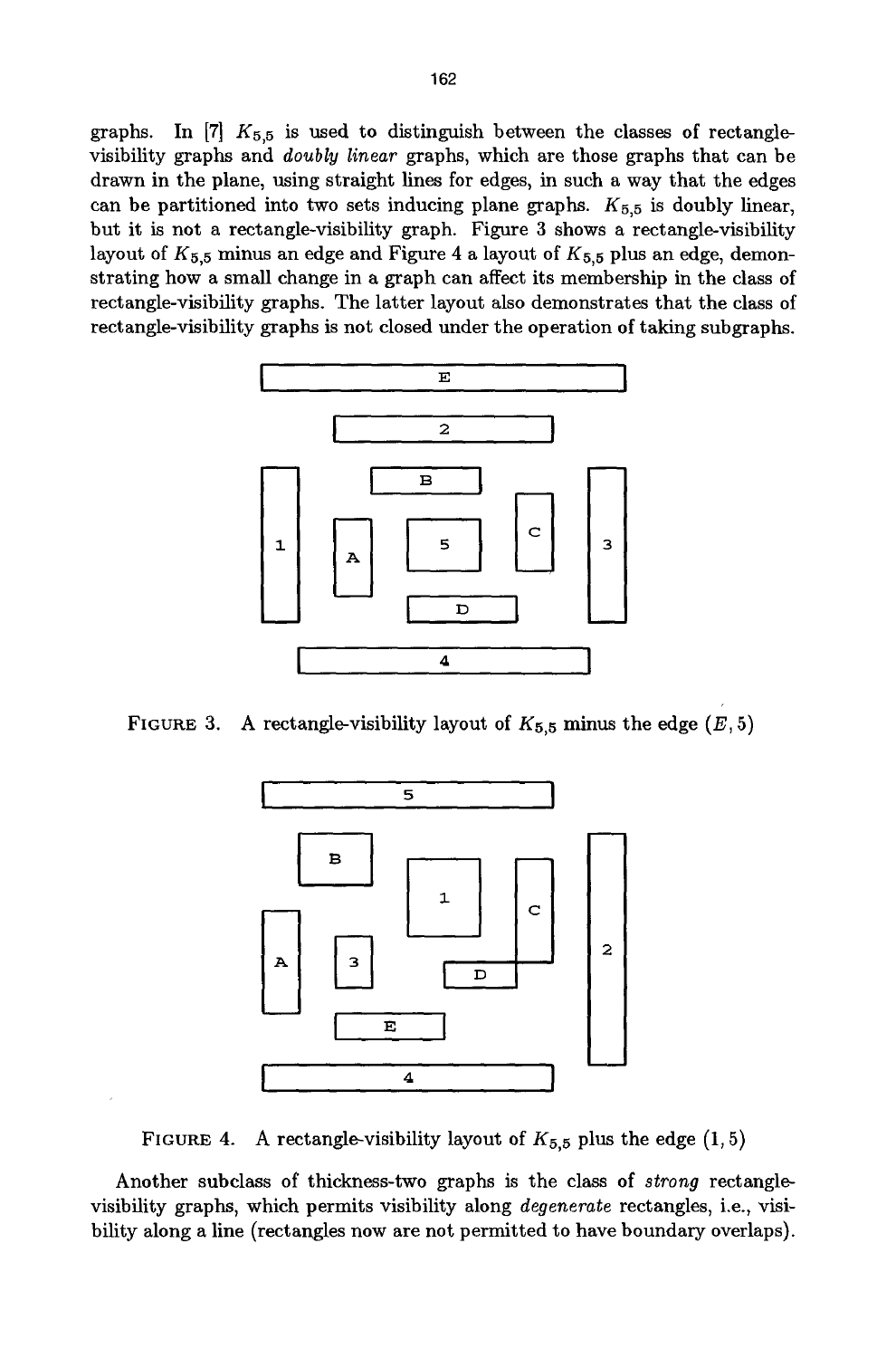The analogous class of strong bar-visibility graphs has been studied in [1, 12] and elsewhere. In  $[12]$  it is shown that the noncollinear bar-visibility graphs form a strict subclass of the strong bar-visibility graphs, which are in turn a strict subclass of the bar-visibility graphs. The same subclass ordering is easily shown to hold for rectangle-visibility, but it has not been shown to be strict. Figure 5 gives a strong rectangle-visibility layout of  $K_{4,4}$  minus an edge that is not a noncollinear layout, and Figures 3 and 4 give rectangle-visibility layouts, respectively, of  $K_{5,5}$  plus or minus an edge that are not strong layouts. We conjecture that  $K_{4,4}$  minus an edge has no noncollinear layout and that the graphs  $K_{5,5}$ plus or minus an edge do not have strong layouts; if true, this would further underscore the usefulness of complete and nearly complete bipartite graphs for distinguishing among several subclasses of thickness-two graphs.



FIGURE 5. A strong rectangle-visibility layout of *K4,4* minus the edge  $(D, 4)$ 

The fact that not all thickness-two graphs are rectangle-visibility graphs is also shown in  $[7]$ , where it is proved that a rectangle-visibility graph with  $n$ vertices has at most  $6n-20$  edges for  $n \geq 5$ , and that this bound is best possible for  $n \geq 8$ . By Euler's Formula, a thickness-two graph can have (and many do have) as many as  $6n - 12$  edges. Both the complete graph  $K_8$  and the graph  $K_9$ minus two nonincident edges are rectangle-visibility graphs with  $6n - 20$  edges. (See Figure 6 for  $K_8$ ; appropriately adding a rectangle in the center produces  $K_9$  minus two edges.) We use techniques similar to those in  $[7]$  to show that a bipartite rectangle-visibility graph on  $n \geq 4$  vertices has at most  $4n - 12$  edges. This bound is exact for  $n = 4$ . For  $5 \le n \le 9$  all bipartite graphs on n vertices are rectangle-visibility graphs, and each has at most  $n^2/4 < 4n - 12$  edges. For  $n = 10$  the bipartite rectangle-visibility graphs with the most edges are  $K_{4,6}$ and  $K_{5,5}$  minus an edge, each of which has  $4n - 16$  edges. Indeed, the  $4n - 16$ bound is tight for  $7 \le n \le 10$ , as well as for  $K_{4,q}$ , and we conjecture that this is the tight bound for  $n \geq 7$ .

It would be desirable to give a simple characterization of rectangle-visibility graphs, perhaps analogous to the way bar-visibility graphs have been character-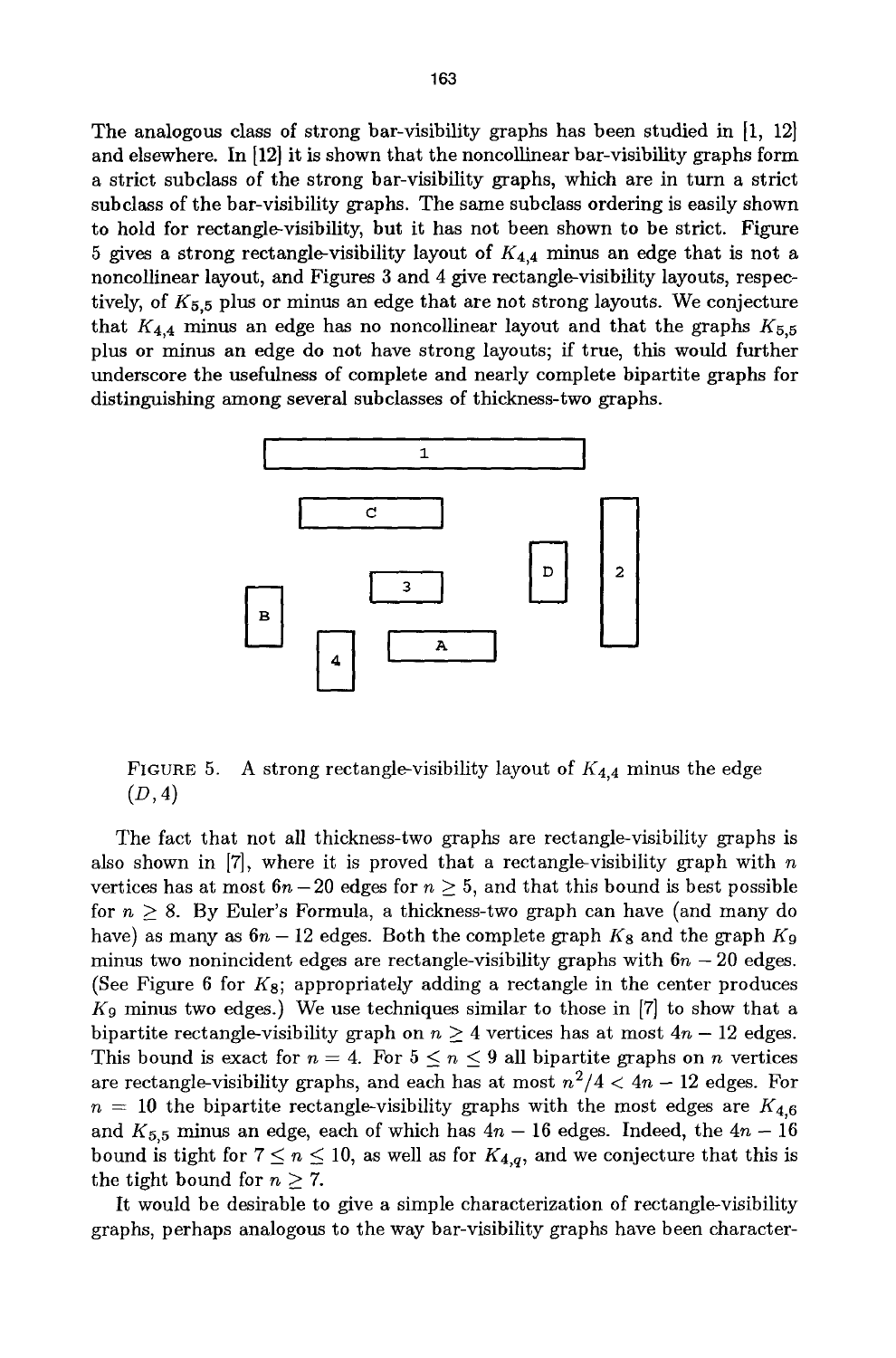

FIGURE 6. A noncollinear rectangle-visibility layout of  $K_8$ 

ized, but no characterization has yet been found; neither has the problem been shown to be  $NP$ -complete. In [8,12] linear-time algorithms are given for deciding bar-visibility. Note also that, while planarity of a graph is decidable in linear time [5], determining whether a graph has thickness at most 2 is NP-complete [10]. (See also [1].)

Just as bar-visibility naturally generalizes to rectangle-visibility, so rectanglevisibility can be generalized to visibility between objects in higher dimensions. In [3] a layout is given of the complete graph  $K_{42}$ , using boxes in 3-space with sides parallel to the axes and visibilities also parallel to the axes. It is easy to realize  $K_{m,n}$  as such a "box-visibility" graph (using only one visibility direction) for any m and n as follows: Take a box in  $\mathbb{R}^3$ , cut one side into m horizontal strips, and cut the opposite side into n vertical strips; then each of the  $m$  strips sees each of the  $n$  strips. Now fatten the strips into boxes and stagger them diagonally to make the graph bipartite. (This observation is due independently to the first author and to the participants of the Workshop on Visibility Representations.)

### **2. Main Results.**

In this section we state and discuss the principal theorems of the paper. We first need one or two more definitions.

*Noncollinear bar-visibility graphs* are those graphs having a bar-visibility layout in which no two segments have endpoints with the same x-coordinates. These graphs have been characterized by Luccio, et al., as those planar graphs that are ipo-triangular [9]. A graph G is *ipo-triangular* if it has a planar embedding that can be transformed into one in which every finite face is a triangle by successive duplications of existing edges. (Graph embeddings with at most one non-triangle face are usually called *near-triangulations* by graph theorists.) The cycles  $C_n$ , with  $n \geq 4$ , are a class of graphs that cannot be represented in this way.

*Noncollinear rectangle-visibility graphs* are those graphs having a rectanglevisibility layout in which no two rectangles have collinear sides.  $C_n$  does have a noncollinear rectangle-visibility layout for all  $n$ , as can be generalized from Figure 7. No simple characterization is known for noncollinear rectangle-visibility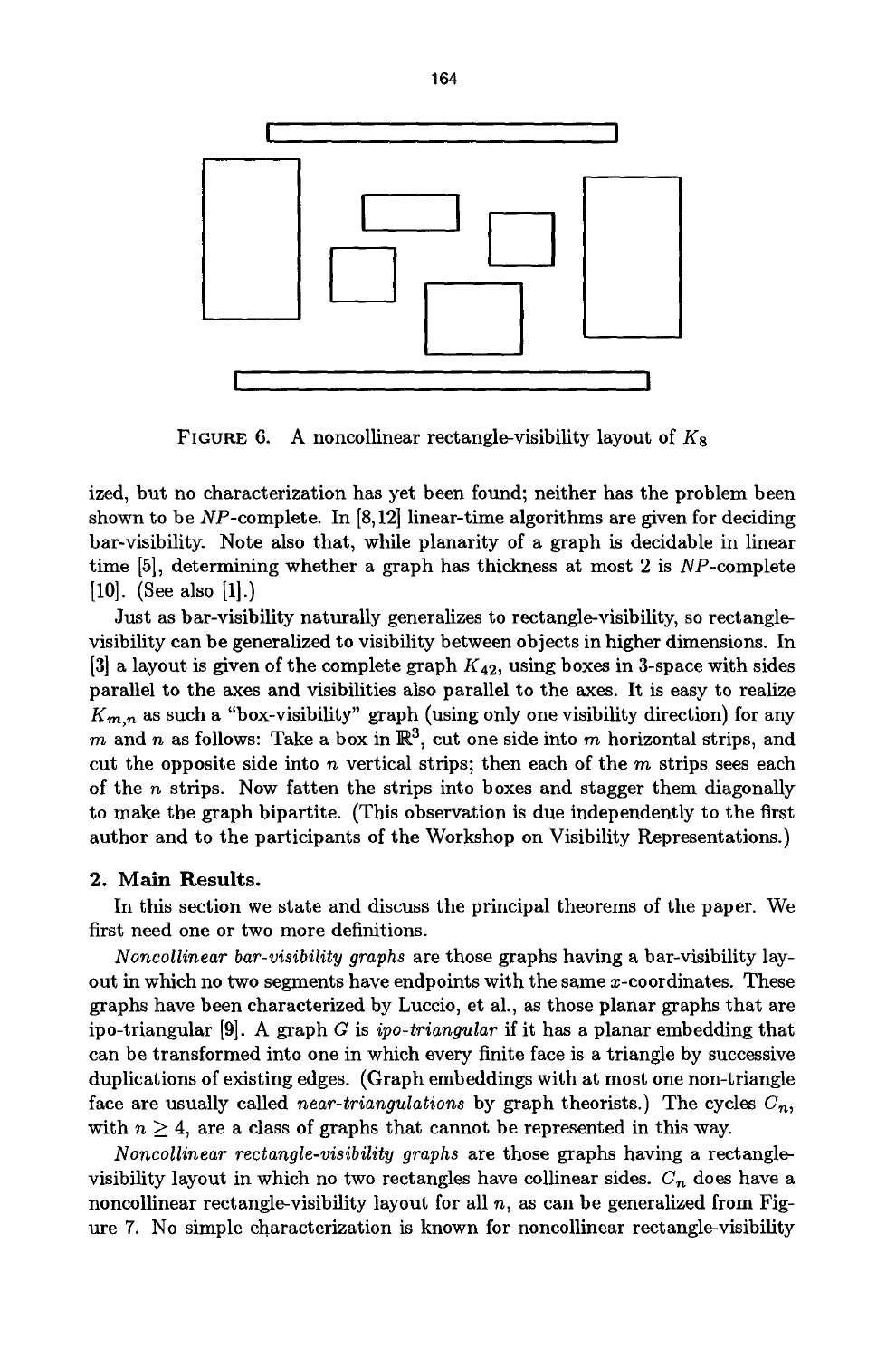graphs. At the Workshop on Visibility Representations, it was conjectured that every rectangle-visibility graph has a noncollinear representation; for example, Figure 6 shows a noncollinear representation of the largest possible complete graph, Ks.



FIGURE 7. A noncollinear rectangle-visibility layout of  $C_9$ 

Thus initially it seemed possible that every rectangle-visibility graph had a noncollinear representation. For large  $q$ , however, the graphs  $K_{4,q}$  are likely candidates as counterexamples.

**Theorem 1.** *If*  $K_{p,q}$ ,  $p \leq q$ , has a noncollinear rectangle-visibility layout and  $p \geq 3$ , then  $q \leq 4$ .

Theorem 2.  $K_{4,4}$  has no noncollinear rectangle-visibility layout.

The proofs use the Pigeonhole Principle to show that, unless these conditions on  $p$  and  $q$  are met, there will be unwanted adjacencies in any noncollinear rectangle-visibility layout containing all the edges of  $K_{p,q}$ .

Figure 2 shows a noncollinear rectangle-visibility layout of *K3,4,* and Figure 1 is easily modified to give a noncollinear layout for  $K_{2,q}$ ; then removing an additional external rectangle gives a layout for  $K_{1,q}$ . Thus the results of Theorems 1 and 2 are best possible.

Next we consider bipartite representations without concern for collinearity.

## **Theorem 3.**  $K_{p,q}$ ,  $p \leq q$ , is a rectangle-visibility graph if and only  $p \leq 4$ .

The proof of necessity is a proof by contradiction, again making repeated use of the Pigeonhole Principle. The key observation here is that, if we have some rectangle-visibility layout of  $K_{p,q}$  with  $p, q \geq 5$ , then four rectangles, representing two vertices in each side of the bipartition, are forced to have certain positions relative to one another. By a somewhat technical argument, we are then able to show that the relative positions of the remaining rectangles are also forced, leading to a contradiction if  $p$  and  $q$  are both at least 5. (This argument can also be used to construct the rectangle-visibility layout of  $K_{5,5}$  plus an edge.) The sufficiency of Theorem 5 is demonstrated in Figure 1 above.